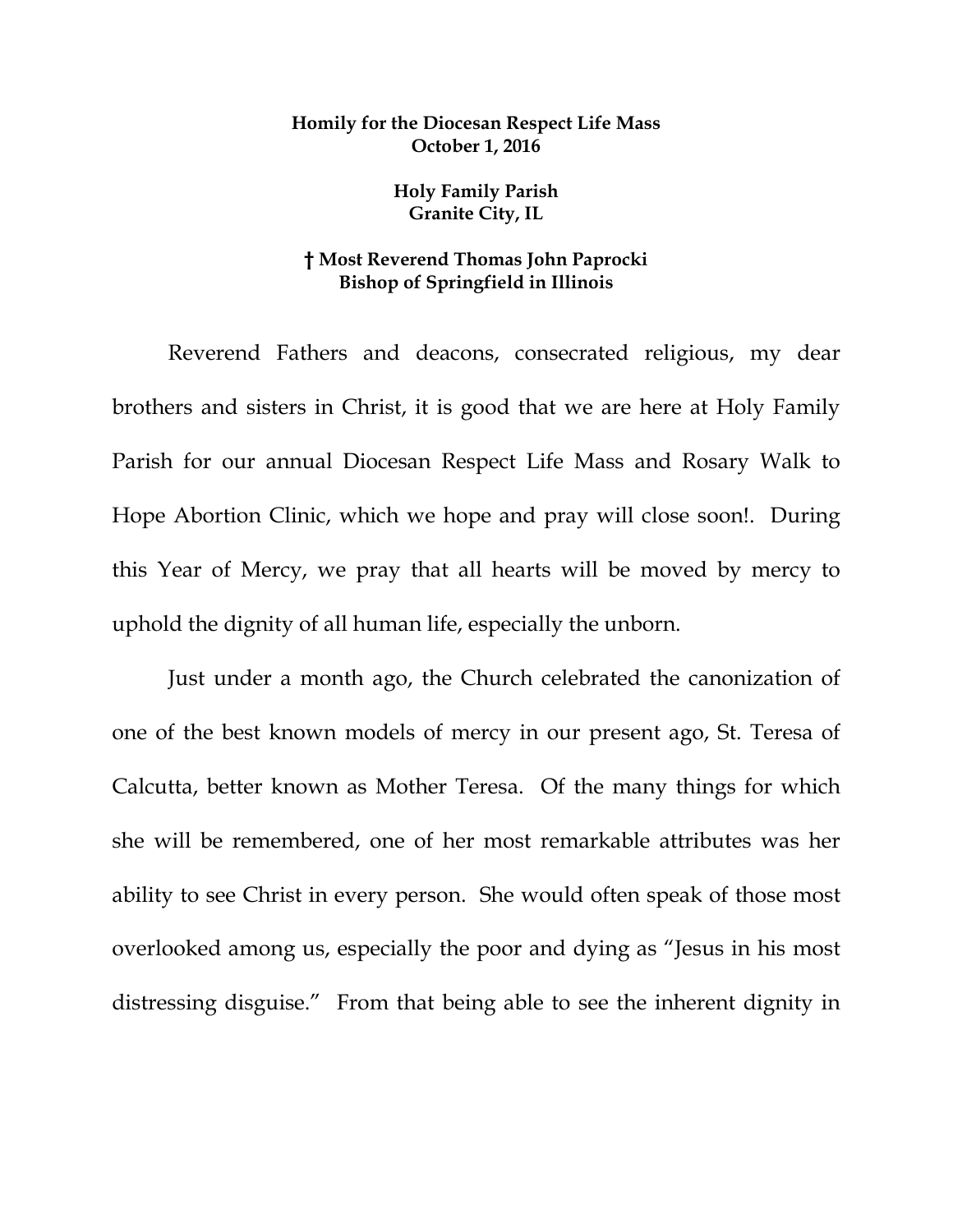each human being, she did not hesitate to be an instrument of mercy in whatever way was necessary to those God placed before her.

The ability to see Christ in others is not a matter of developing an intellectual discipline. Rather, it is a gift that comes from faith. It is a gift that comes, as the Gospel for today relates, not to the "wise and learned", but to the "childlike" (Luke 10:21) who humbly accept the Lord's will and His way of acting for our good. It is a gift which we, in order to be moved my mercy, are called to embrace.

Our faith enables us to see beyond the surface to the truth of the situation. Take, for example, the story of Job, of whom we heard in our first reading. Seen from the perspective of our earthly vision, it seems as though God had totally abandoned Job. How could a God who is supposed to be all good and all loving allow such tragedy to happen?

But we see how Job abandons his way of seeing and thinking, saying to God: "I know that you can do all things, and that no purpose of yours can be hindered" (Job 42:2). The Lord then blesses him abundantly for his fidelity to God, trusting that the Lord can and will bring good out of the most difficult circumstances. This is an important lesson for us to be reminded of, especially when defending life at every stage. We must look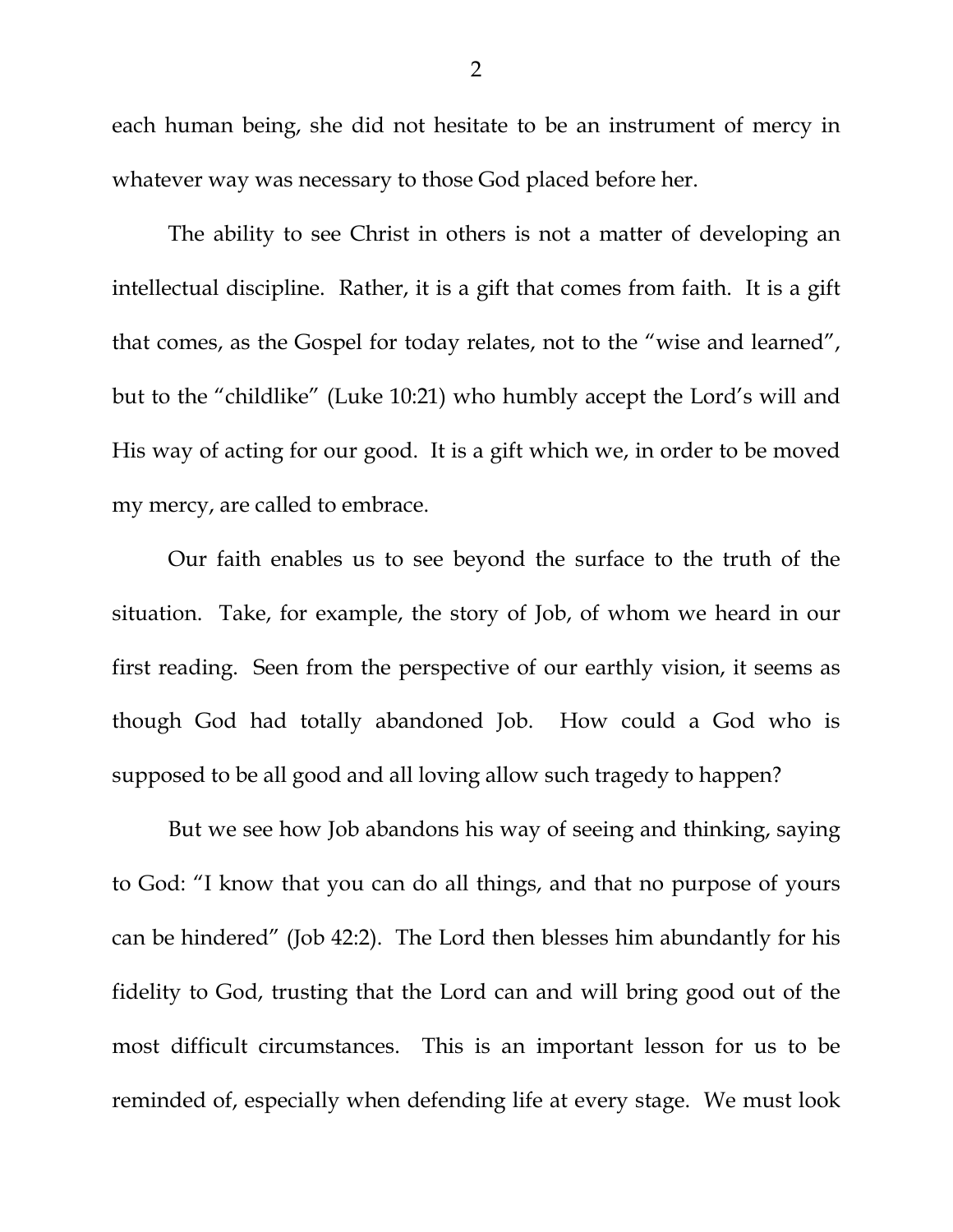beyond the surface to see Christ in every person and in every circumstance, trusting that those things which seem unreasonable or incompatible with our understanding of God will indeed be the source of blessing.

In the case of women who are facing a difficult or unexpected pregnancy, all that they often see is what is on the surface. To make matters worse, they have this vision of despair intensified through the words of those who supposedly are concerned for them, just like the friends of Job who tried to convince him that he was being punished by God for something that he had done. People tell them that they do not need to face the burden and inconvenience of bringing a child into the world at this time. They are pressured into thinking that by giving birth, they are actually setting themselves and their children up for misery, and how could they want that? They feel that they have no choice but to abort the child because all that they can see is what is on the surface.

In response to those voices which promote a vision of hopelessness, it can be tempting to lash out with words of anger and condemnation, even against those women who are feeling pressured to have an abortion. While it is certainly true that we have to make people aware of the grave consequences of abortion, we must also recognize that we are dealing with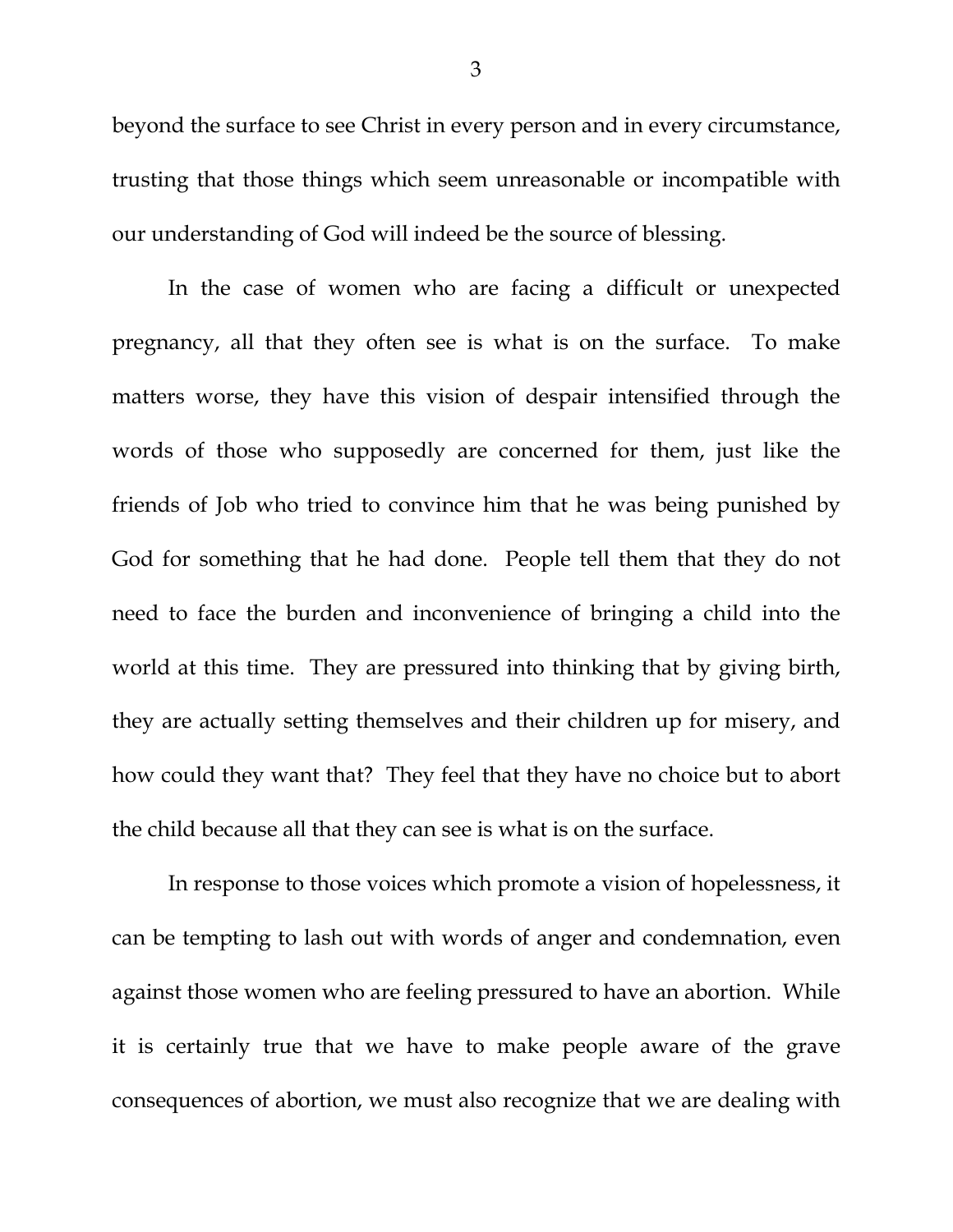human beings who are often scared and uncertain. This must be taken into account when we find ourselves in these situations. We want to bring them to conversion, but in our present culture, that does not often happen when the person is feeling attacked with the Gospel message.

We can turn to Mother Teresa again for the example of how this can be lived out. She spoke on this very topic at the National Prayer Breakfast in Washington, D.C. in 1994. She said the following:

How do we persuade a woman not to have an abortion? As always, we must persuade her with love and we remind ourselves that love means to be willing to give until it hurts. Jesus gave even His life to love us. So, the mother who is thinking of abortion, should be helped to love, that is, to give until it hurts her plans, or her free time, to respect the life of her child. The father of that child, whoever he is, must also give until it hurts.[1](#page-6-0)

Herein lies our obligation and our opportunity as Catholics – to help mothers and fathers in these difficult situations to love. As Pope Francis reminds us, we do not spread the Gospel through imposition, but through the attraction of the witness that each of us is called to offer.[2](#page-6-1) That witness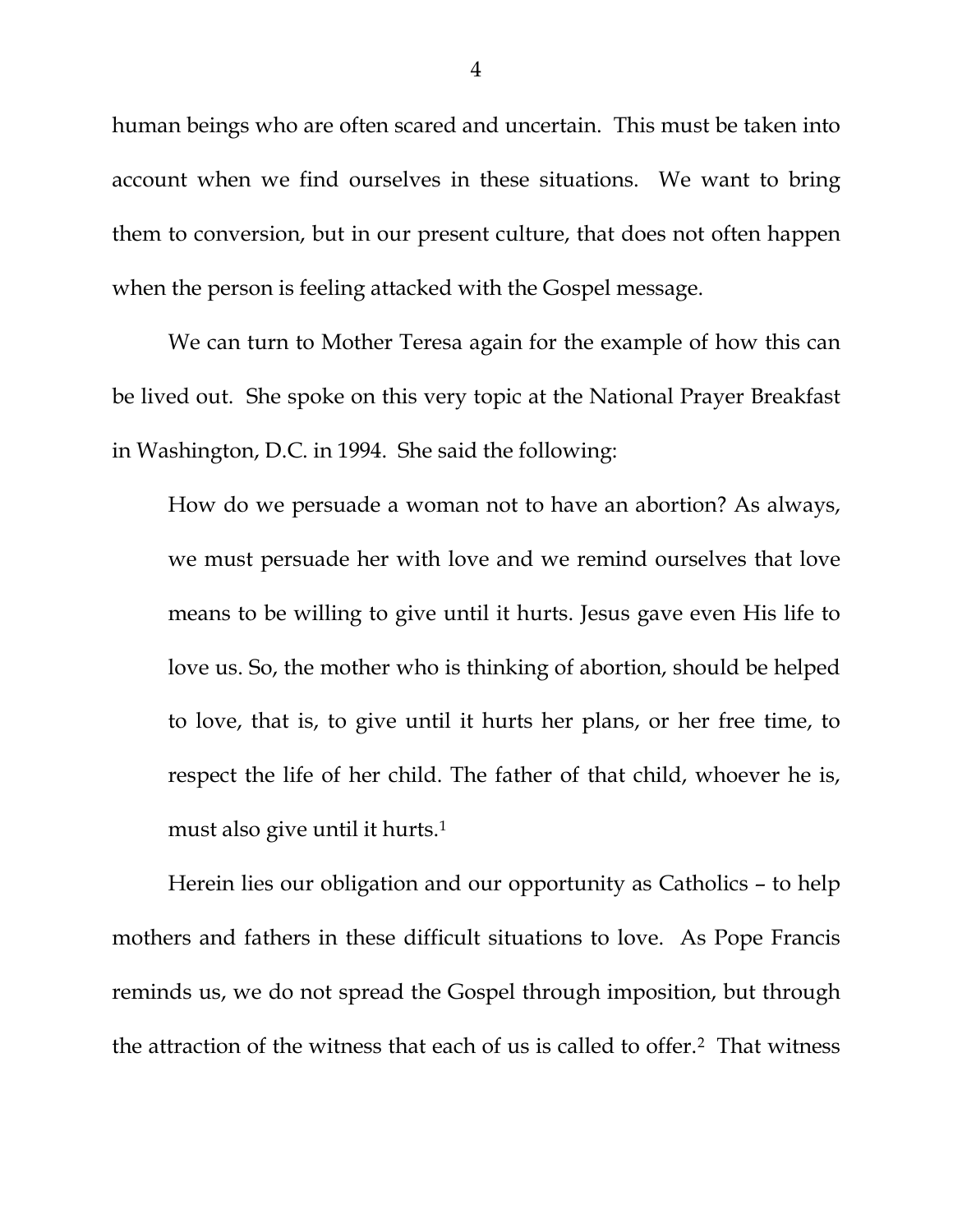is one rooted in love for the other person, meeting them where they are at, and accompanying them on the journey that leads to conversion.

Admittedly, this requires a lot more work on our part. And this is where the words of Mother Teresa apply to us as well. We need to be willing to give until it hurts when it comes to assisting these men and women during these times of difficulty. We need to see Christ not just in the child in the womb of the mother, but also in the mother and father themselves. When they know that our love is there, then we can challenge them to conversion, because they know that we want what is truly best for them.

Given that we have such a critical election quickly approaching, it is worth mentioning just how important the issue of abortion is when choosing candidates, both nationally and locally. In the same address mentioned earlier, Mother Teresa issued a very frank assessment of the situation in our country when she said the following:

Any country that accepts abortion is not teaching its people to love, but to use any violence to get what they want. This is why the greatest destroyer of love and peace is abortion.[3](#page-6-2)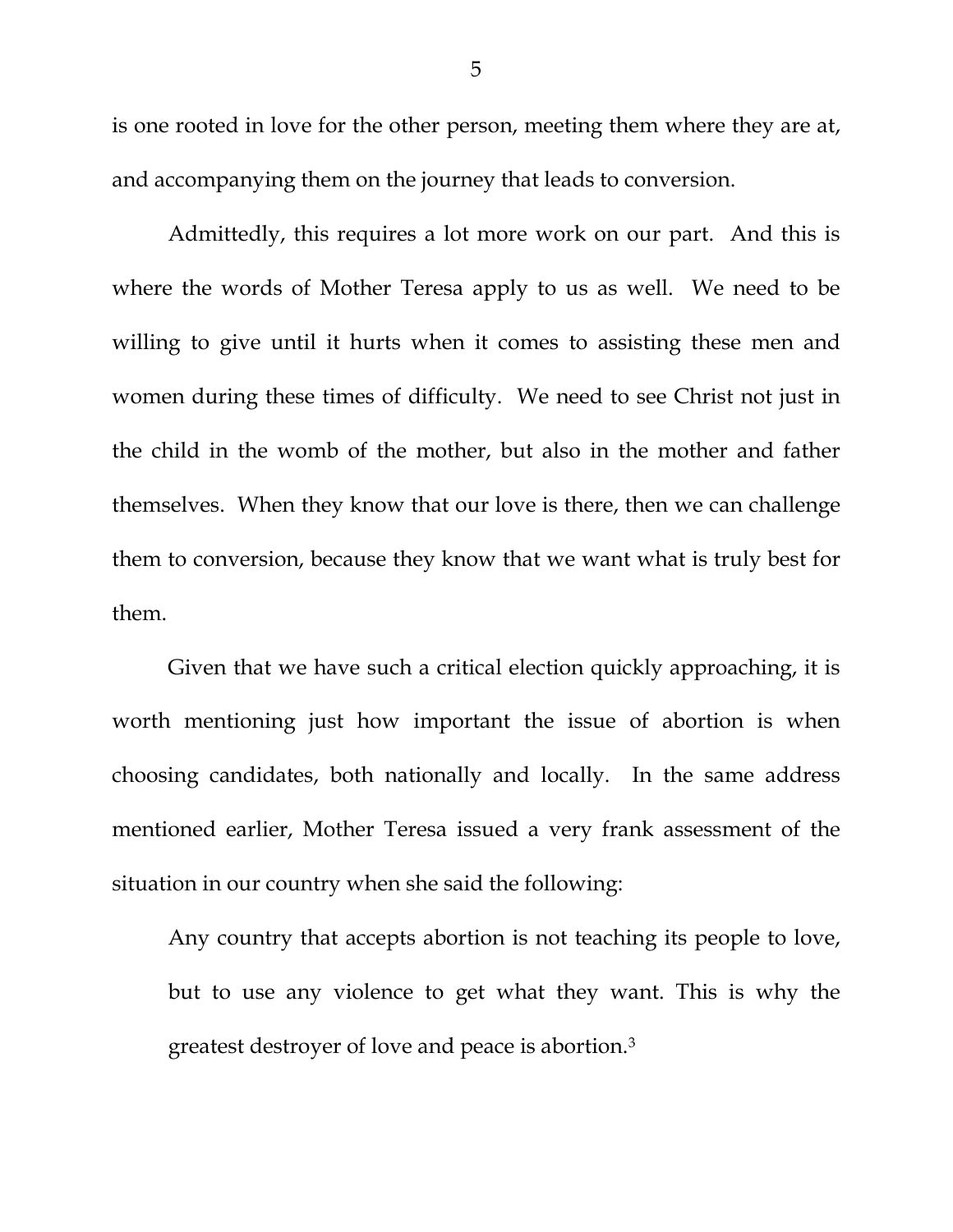Just as slavery was a defining issue in the time of Abraham Lincoln, abortion cannot be just another issue for us, it has to be a defining issue that we consider when choosing our elected representatives. To choose otherwise is to reject love and thus perpetuate the vicious cycle of the disrespect not just for unborn life, but for all life.

As we prepare to draw close to Christ in the Eucharist, we know that it is only through this intimate union with Him that we will develop the vision that can see Christ in every person and in every situation. One author summed it up perfectly when he wrote the following about our newest saint:

Mother Teresa knew how crucial this was. Seeing Christ in the Eucharist enabled her to see him in the streets. "If we recognize [Jesus] under the appearance of bread," she explained, "we will have no difficulty recognizing him in the disguise of the suffering poor." This is why Mother Teresa could say, "I have an opportunity to be with Jesus 24 hours a day." Whether in the chapel or the slums, the pew or the hospital, she recognized the Lord everywhere she went because she trained herself each morning at the altar.[4](#page-6-3)